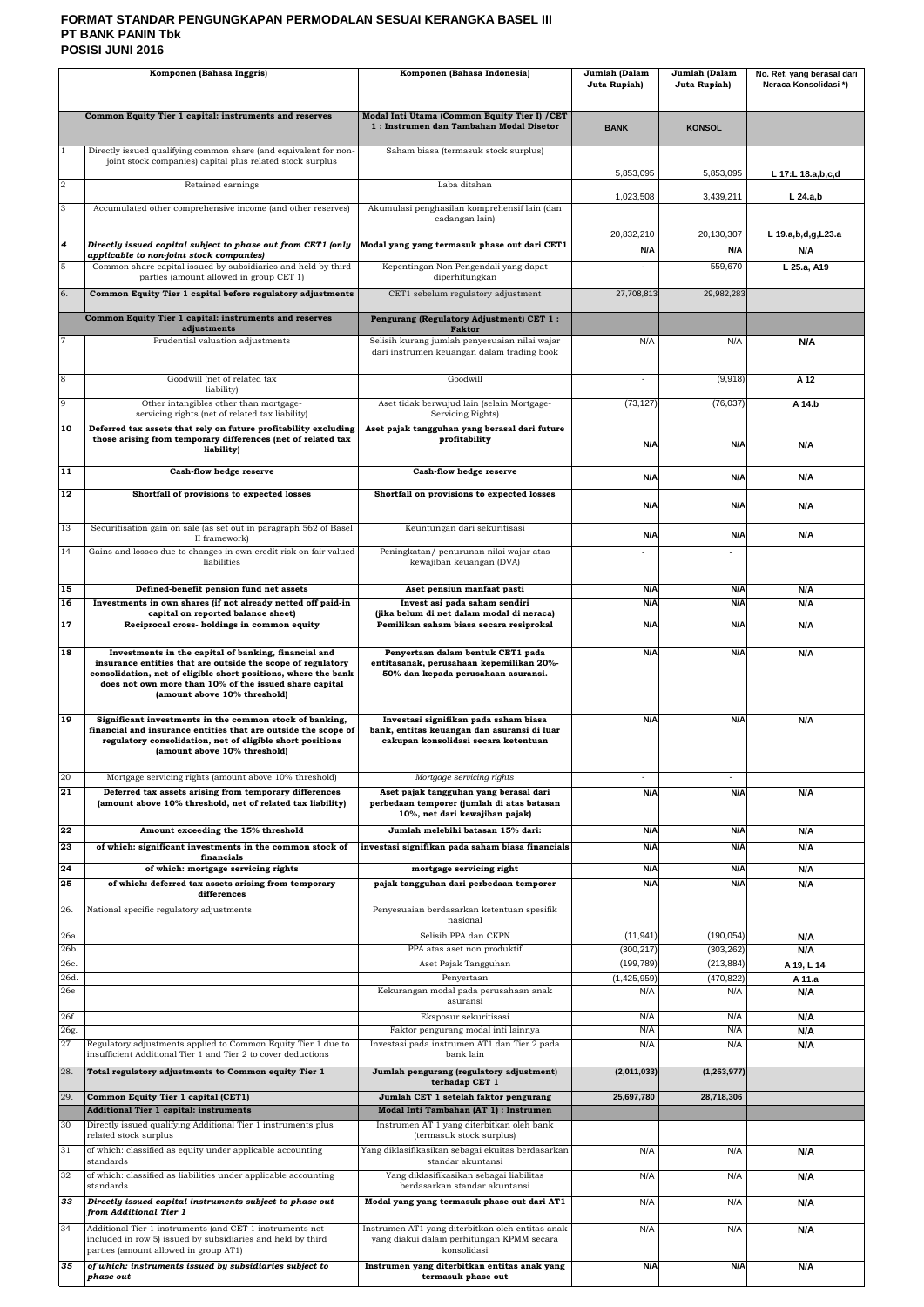## **FORMAT STANDAR PENGUNGKAPAN PERMODALAN SESUAI KERANGKA BASEL III PT BANK PANIN Tbk POSISI JUNI 2016**

|                        | Komponen (Bahasa Inggris)                                                                                                                                                                                                                                                                                | Komponen (Bahasa Indonesia)                                                                                                             | Jumlah (Dalam<br>Juta Rupiah) | Jumlah (Dalam<br>Juta Rupiah) | No. Ref. yang berasal dari<br>Neraca Konsolidasi*) |
|------------------------|----------------------------------------------------------------------------------------------------------------------------------------------------------------------------------------------------------------------------------------------------------------------------------------------------------|-----------------------------------------------------------------------------------------------------------------------------------------|-------------------------------|-------------------------------|----------------------------------------------------|
|                        | Common Equity Tier 1 capital: instruments and reserves                                                                                                                                                                                                                                                   | Modal Inti Utama (Common Equity Tier I) / CET<br>1: Instrumen dan Tambahan Modal Disetor                                                | <b>BANK</b>                   | <b>KONSOL</b>                 |                                                    |
| 36                     | Additional Tier 1 capital before regulatory adjustments                                                                                                                                                                                                                                                  | Jumlah AT 1 sebelum regulatory adjustment                                                                                               |                               |                               |                                                    |
|                        | Additional Tier 1 capital: regulatory adjustments                                                                                                                                                                                                                                                        | <b>Modal Inti Tambahan: Faktor Pengurang</b><br>(Regulatory Adjustment)                                                                 |                               |                               |                                                    |
| 37                     | Investments in own Additional Tier 1<br>instruments                                                                                                                                                                                                                                                      | Investasi pada instrumen AT1 sendiri                                                                                                    | N/A                           | N/A                           | N/A                                                |
| 38                     | Reciprocal cross-holdings in Additional Tier 1 instruments                                                                                                                                                                                                                                               | Pemilikan instrumen AT1 secara resiprokal                                                                                               | N/A                           | N/A                           | N/A                                                |
| 39                     | Investments in the capital of banking, financial and<br>insurance entities that are outside the scope of regulatory<br>consolidation, net of eligible short positions, where the bank<br>does not own more than 10% of the issued common share                                                           | Penyertaan dalam bentuk AT1 pada<br>entitasanak, perusahaan kepemilikan 20%-<br>50% dan kepada perusahaan asuransi.                     | N/A                           | N/A                           | N/A                                                |
| 40                     | Significant investments in the capital of banking, financial<br>and insurance entities that are outside the scope of<br>regulatory consolidation (net of eligible short positions)                                                                                                                       | Investasi signifikan pada modal bank, entitas<br>keuangan dan asuransi di luar cakupan<br>konsolidasi secara ketentuan                  | N/A                           | N/A                           | N/A                                                |
| 41                     | National specific regulatory adjustments                                                                                                                                                                                                                                                                 | Penyesuaian berdasarkan ketentuan spesifik<br>nasional                                                                                  |                               |                               |                                                    |
| 41 a.                  |                                                                                                                                                                                                                                                                                                          | Investasi pada instrumen AT1 pada bank lain                                                                                             | N/A                           | N/A                           | N/A                                                |
| 42                     | Regulatory adjustments applied to Common Equity Tier 1 due to<br>insufficient Additional Tier 1 and Tier 2 to cover deductions                                                                                                                                                                           | Investasi pada instrumen Tier 2 pada bank lain                                                                                          | N/A                           | N/A                           | N/A                                                |
| 43.                    | Total regulatory adjustments to Additional Tier 1 capital                                                                                                                                                                                                                                                | Jumlah faktor pengurang (regulatory<br>adjustment) terhadap AT1                                                                         |                               |                               |                                                    |
| 44.                    | Additional Tier 1 capital (AT1)                                                                                                                                                                                                                                                                          | Jumlah AT 1 setelah faktor pengurang                                                                                                    |                               |                               |                                                    |
| 45.                    | Tier 1 capital $(T1 = CET1 + AT1)$                                                                                                                                                                                                                                                                       | Jumlah Modal Inti (Tier 1)<br>$(CET1 + AT1)$                                                                                            | 25,697,780                    | 28,718,306                    |                                                    |
|                        | Tier 2 capital: instruments and provisions                                                                                                                                                                                                                                                               | Modal Pelengkap (Tier 2) : Instumen dan<br>cadangan                                                                                     |                               |                               |                                                    |
| 46                     | Directly issued qualifying Tier 2 instruments plus related stock<br>surplus                                                                                                                                                                                                                              | Instrumen T2 yang diterbitkan oleh bank (plus<br>related stock surplus)                                                                 | 2,097,000                     | 2,097,000                     | L 11.b                                             |
| 47                     | Directly issued capital instruments subject to phase out<br>from Tier 2                                                                                                                                                                                                                                  | Modal yang yang termasuk phase out dari Tier                                                                                            | N/A                           | N/A                           | N/A                                                |
| 48                     | Tier 2 instruments (and CET1 and AT1 instruments not included<br>in rows 5 or 34) issued by subsidiaries and held by third parties<br>(amount allowed in group Tier 2)                                                                                                                                   | Instrumen Tier2 yang diterbitkan oleh entitas<br>anak yang diakui dalam perhitungan KPMM<br>secara konsolidasi                          | $\blacksquare$                |                               |                                                    |
| 49                     | of which: instruments issued by subsidiaries subject to<br>phase out                                                                                                                                                                                                                                     | Modal yang diterbitkan entitas anak yang<br>termasuk phase out                                                                          | N/A                           | N/A                           | N/A                                                |
| 50                     | Provisions                                                                                                                                                                                                                                                                                               | cadangan umum PPA atas aset produktif yang<br>wajib dihitung dengan jumlah paling tinggi sebesar<br>1,25% dari ATMR untuk Risiko Kredit | 1,297,307                     | 1,409,479                     | N/A                                                |
| 51.                    | Tier 2 capital before regulatory adjustments                                                                                                                                                                                                                                                             | Cadangan Tujuan<br>Jumlah Modal Pelengkap (Tier 2) sebelum                                                                              | 140,000<br>3,534,307          | 140,000<br>3,646,479          | L23.b                                              |
|                        | Tier 2 capital: regulatory adjustments                                                                                                                                                                                                                                                                   | faktor pengurang<br>Modal Pelengkap (Tier 2) : Faktor Pengurang                                                                         |                               |                               |                                                    |
| 52                     | Investments in own Tier 2 instruments                                                                                                                                                                                                                                                                    | (Regulatory Adjustment)<br>Investasi pada instrumen Tier 2 sendiri                                                                      | N/A                           | N/A                           | N/A                                                |
| 53                     | Reciprocal cross- holdings in Tier 2 instruments                                                                                                                                                                                                                                                         | Pemilikan instrumen Tier 2 secara resiprokal                                                                                            | N/A                           | N/A                           | N/A                                                |
| 54                     | Investments in the capital of banking, financial and<br>insurance entities that are outside the scope of regulatory<br>consolidation, net of eligible short positions, where the bank<br>does not own more than 10% of the issued common share<br>capital of the entity (amount above the 10% threshold) | Penyertaan dalam bentuk AT1 pada<br>entitasanak, perusahaan kepemilikan 20%-<br>50% dan kepada perusahaan asuransi.                     | N/A                           | N/A                           | N/A                                                |
| 55                     | Significant investments in the capital banking, financial and<br>insurance entities that are outside the scope of regulatory<br>consolidation (net of eligible short positions)                                                                                                                          | Investasi signifikan pada modal bank, entitas<br>keuangan dan asuransi di luar cakupan<br>konsolidasi secara ketentuan                  | N/A                           | N/A                           | N/A                                                |
| 56                     | National specific regulatory adjustments                                                                                                                                                                                                                                                                 | Penyesuaian berdasarkan ketentuan spesifik<br>nasional                                                                                  |                               |                               |                                                    |
| 56a                    |                                                                                                                                                                                                                                                                                                          | Investasi pada instrumen Tier 2 pada bank lain                                                                                          | $\blacksquare$                |                               |                                                    |
| 56 <sub>b</sub><br>57. | Total regulatory adjustments to Tier 2 capital                                                                                                                                                                                                                                                           | Sinking fund<br>Jumlah faktor pengurang (regulatory                                                                                     | N/A                           | N/A                           | N/A                                                |
| 58.                    | Tier 2 capital (T2)                                                                                                                                                                                                                                                                                      | adjustment) Modal Pelengkap<br>Jumlah Modal Pelengkap (T2) setelah                                                                      | 3,534,307                     | 3,646,479                     |                                                    |
| 59.                    | Total capital (TC = $T1 + T2$ )                                                                                                                                                                                                                                                                          | regulatory adjustment<br>Total Modal (Modal Inti + Modal Pelengkap)                                                                     | 29,232,087                    | 32,364,785                    |                                                    |
| 60.                    | Total risk weighted assets                                                                                                                                                                                                                                                                               | <b>Total Aset Tertimbang Menurut Risiko (ATMR)</b>                                                                                      | 147,842,750                   | 162,232,795                   |                                                    |
|                        | <b>Capital ratios and buffers</b>                                                                                                                                                                                                                                                                        | Rasio Kecukupan Pemenuhan                                                                                                               |                               |                               |                                                    |
|                        |                                                                                                                                                                                                                                                                                                          | Modal Minimum (KPMM) dan Tambahan Modal<br>(Capital Buffer)                                                                             |                               |                               |                                                    |
| 61.                    | Common Equity Tier 1 (as a percentage of risk weighted assets)                                                                                                                                                                                                                                           | Rasio Modal Inti Utama (CET1) - prosentase<br>terhadap ATMR                                                                             | 17.38%                        | 17.70%                        |                                                    |
| 62.                    | Tier 1 (as a percentage of risk weighted assets)                                                                                                                                                                                                                                                         | Rasio Modal Inti (Tier 1) - prosentase terhadap<br><b>ATMR</b>                                                                          | 17.38%                        | 17.70%                        |                                                    |
| 63.                    | Total capital (as a percentage of risk weighted assets)                                                                                                                                                                                                                                                  | Rasio Total Modal - prosentase terhadap ATMR                                                                                            | 19.77%                        | 19.95%                        |                                                    |
| 64.                    | Institution specific buffer requirement (minimum CET1<br>requirement plus capital conservation buffer plus countercyclical<br>buffer requirements plus G-SIB buffer requirement, expressed as<br>a percentage of risk weighted assets)                                                                   | Tambahan modal (buffer) - prosentase terhadap<br>AMTR                                                                                   |                               |                               |                                                    |
| 65                     | of which: capital conservation<br>buffer requirement                                                                                                                                                                                                                                                     | Capital Conservation Buffer                                                                                                             | 0.625%                        | 0.625%                        |                                                    |
| 66<br>67               | of which: bank specific countercyclical buffer requirement<br>of which: G-SIB buffer requirement                                                                                                                                                                                                         | Countercyclical Buffer<br>Capital Surcharge untuk D-SIB                                                                                 | 0.00%<br>0.25%                | 0.00%<br>0.25%                |                                                    |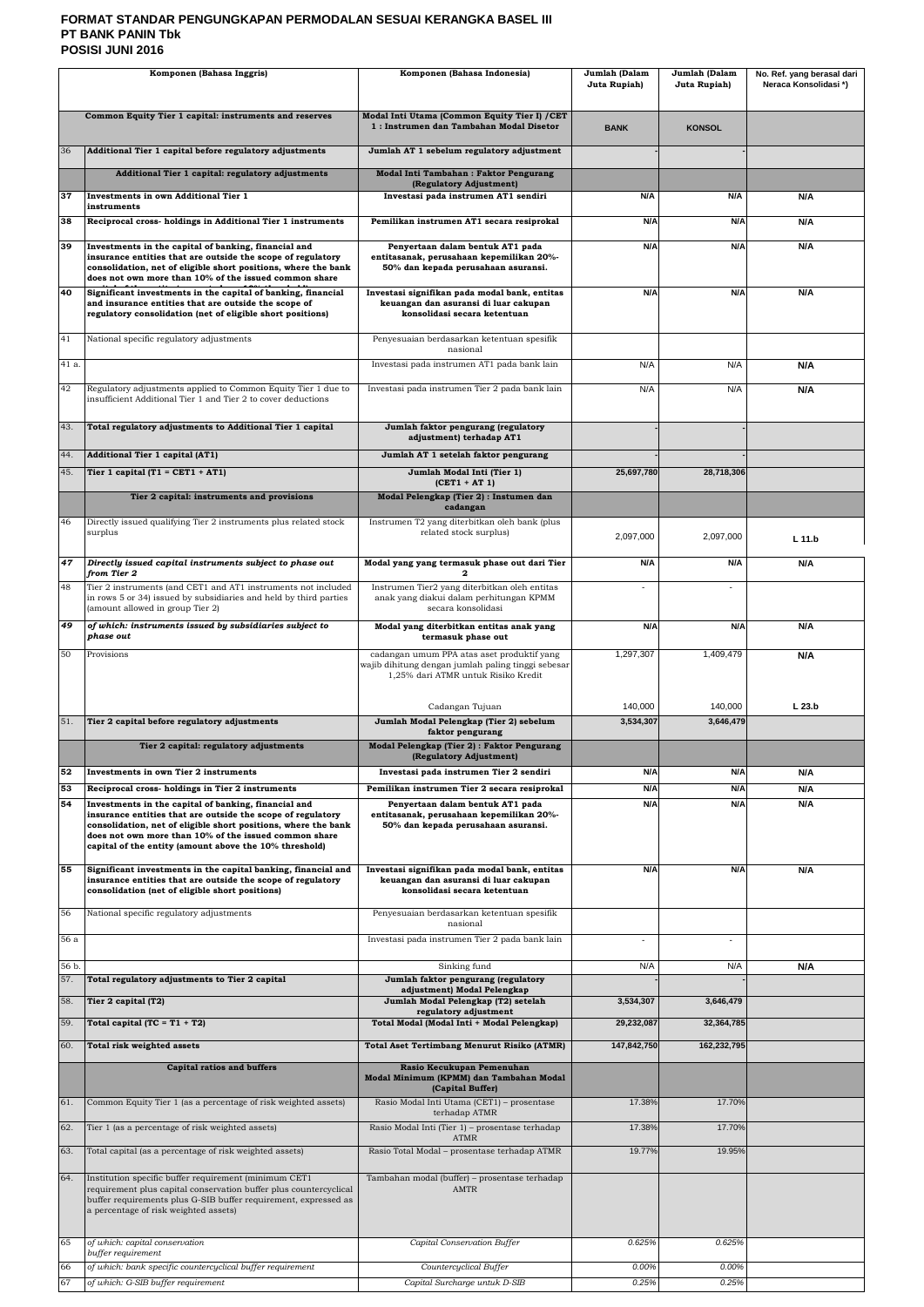## **FORMAT STANDAR PENGUNGKAPAN PERMODALAN SESUAI KERANGKA BASEL III PT BANK PANIN Tbk POSISI JUNI 2016**

| Komponen (Bahasa Inggris) |                                                                                                                                          | Komponen (Bahasa Indonesia)                                                                                                  | Jumlah (Dalam<br>Juta Rupiah) | Jumlah (Dalam<br>Juta Rupiah) | No. Ref. yang berasal dari<br>Neraca Konsolidasi*) |
|---------------------------|------------------------------------------------------------------------------------------------------------------------------------------|------------------------------------------------------------------------------------------------------------------------------|-------------------------------|-------------------------------|----------------------------------------------------|
|                           | Common Equity Tier 1 capital: instruments and reserves                                                                                   | Modal Inti Utama (Common Equity Tier I) / CET<br>1: Instrumen dan Tambahan Modal Disetor                                     | <b>BANK</b>                   | <b>KONSOL</b>                 |                                                    |
| 68.                       | Common Equity Tier 1 available to meet buffers (as a percentage<br>of risk weighted assets)                                              | Modal Inti Utama (CET 1) yang tersedia untuk<br>memenuhi Tambahan Modal (Buffer) - prosentase<br>terhadap ATMR               | 10.61%                        | 10.77%                        |                                                    |
|                           | <b>National minima</b><br>(if different from<br>Basel 3)                                                                                 | <b>National minima</b><br>(if different from<br>Basel 3)                                                                     |                               |                               |                                                    |
| 69                        | National Common Equity Tier 1 minimum ratio (if different<br>from Basel 3 minimum)                                                       | Rasio minimal CET 1 nasional (jika berbeda<br>dengan Basel 3)                                                                | N/A                           | N/A                           | N/A                                                |
| 70                        | National Tier 1 minimum ratio (if different from Basel 3<br>minimum)                                                                     | Rasio minimal Tier 1 nasional (jika berbeda<br>dengan Basel 3)                                                               | N/A                           | N/A                           | N/A                                                |
| 71                        | National total capital minimum ratio (if different from Basel 3<br>minimum)                                                              | Rasio minimal total modal nasional (jika<br>berbeda dengan Basel 3)                                                          | N/A                           | N/A                           | N/A                                                |
|                           | Amounts below the thresholds for deduction (before risk<br>weighting)                                                                    | Jumlah di bawah batasan pengurangan (sebelum<br>pembobotan risiko)                                                           |                               |                               |                                                    |
| 72                        | Non-significant investments in the capital of other financials                                                                           | Investasi non- signifikan pada modal entitas<br>keuangan lain                                                                | N/A                           | N/A                           | N/A                                                |
| 73                        | Significant investments in the common stock of financials                                                                                | Investasi signifikan pada saham biasa entitas<br>keuangan                                                                    | N/A                           | N/A                           | N/A                                                |
| 74                        | Mortgage servicing rights (net of related tax liability)                                                                                 | Mortgage servicing rights (net dari kewajiban<br>pajak)                                                                      | N/A                           | N/A                           | N/A                                                |
| 75                        | Deferred tax assets arising from temporary differences (net of<br>related tax liability)                                                 | Aset pajak tangguhan yang berasal dari<br>perbedaan temporer (net dari kewajiban pajak)                                      | N/A                           | N/A                           | N/A                                                |
|                           | Applicable caps on the inclusion of provisions in Tier 2                                                                                 | Cap yang dikenakan untuk provisi pada Tier 2                                                                                 |                               |                               |                                                    |
| 76                        | Provisions eligible for inclusion in Tier 2 in respect of<br>exposures subject to standardised approach (prior to<br>application of cap) | Provisi yang dapat diakui sebagai Tier 2 sesuai<br>dengan eksposur berdasarkan pendekatan<br>standar (sebelum dikenakan cap) | N/A                           | N/A                           | N/A                                                |
| 77                        | Cap on inclusion of provisions in Tier 2 under standardised<br>approach                                                                  | Cap atas provisi yang diakui sebagai Tier 2<br>berdasarkan pendekatan st andar                                               | N/A                           | N/A                           | N/A                                                |
| 78                        | Provisions eligible for inclusion in Tier 2 in respect of<br>exposures subject to standardised approach (prior to<br>application of cap) | Provisi yang dapat diakui sebagai Tier 2 sesuai<br>dengan eksposur berdasarkan pendekatan<br>standar (sebelum dikenakan cap) | N/A                           | N/A                           | N/A                                                |
| 79                        | Cap for inclusion of provisions in Tier 2 under internal<br>ratings-based approach                                                       | Cap atas provisi yang diakui sebagai Tier 2<br>berdasarkan pendekatan IRB                                                    | N/A                           | N/A                           | N/A                                                |
|                           | Capital instruments subject to phase-out arrangements (only<br>applicable between 1 Jan 2018 and 1 Jan 2022)                             | Instrumen Modal yang termasuk phase out<br>(hanya berlaku antara 1 Jan 2018 s.d. 1 Jan<br>2022)                              |                               |                               |                                                    |
| 80                        | Current cap on CET1 instruments subject to phase out<br>arrangements                                                                     | Cap pada CET 1 yang temasuk phase out                                                                                        | N/A                           | N/A                           | N/A                                                |
| 81                        | Amount excluded from CET1 due to cap (excess over cap<br>after redemptions and maturities)                                               | Jumlah yang dikecualikan dari CET1 karena<br>adanya cap (kelebihan di atas cap setelah<br>redemptions dan maturities)        | N/A                           | N/A                           | N/A                                                |
| 82                        | Current cap on AT1 instruments subject to phase out<br>arrangements                                                                      | Cap pada AT1 yang temasuk phase out                                                                                          | N/A                           | N/A                           | N/A                                                |
| 83                        | Amount excluded from AT1 due to cap (excess over cap after<br>redemptions and maturities)                                                | Jumlah yang dikecualikan dari AT1 karena<br>adanya cap (kelebihan di atas cap setelah<br>redemptions dan maturities)         | N/A                           | N/A                           | N/A                                                |
| 84                        | Current cap on T2 instruments subject to phase out<br>arrangements                                                                       | Cap pada Tier2 yang temasuk phase out                                                                                        | N/A                           | N/A                           | N/A                                                |
| 85                        | Amount excluded from T2 due to cap (excess over cap after<br>redemptions and maturities)                                                 | Jumlah yang dikecualikan dari Tier2 karena<br>adanya cap (kelebihan di atas cap setelah<br>redemptions dan maturities)       | N/A                           | N/A                           | N/A                                                |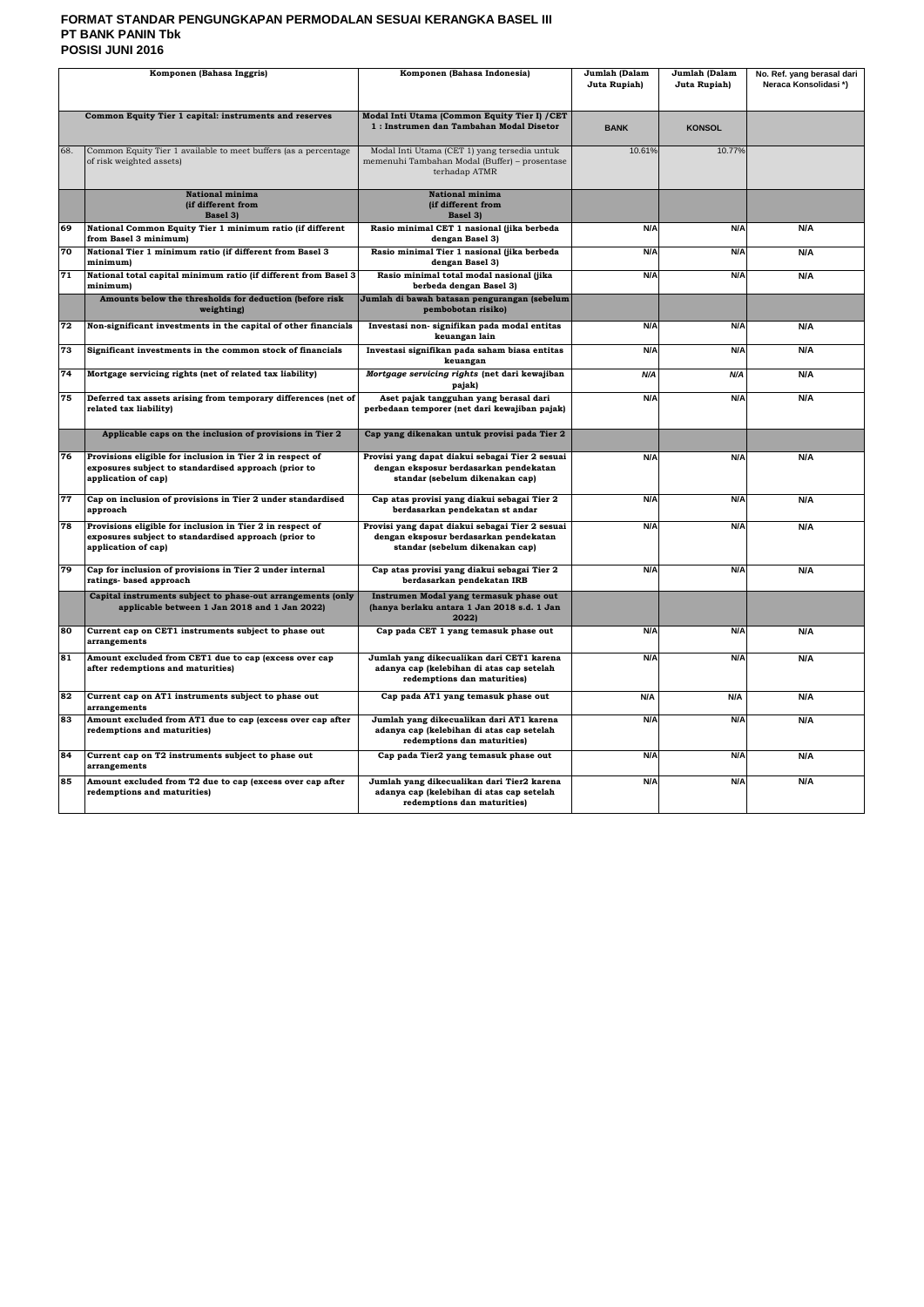#### **REKONSILIASI PERMODALAN PT BANK PANIN Tbk POSISI JUNI 2016 (Dalam Juta Rupiah)**

|          |                                                                                                  | <b>BANK</b><br><b>KONSOLIDASI</b> |                                                                                              |              |                     |                                                                                              |              |
|----------|--------------------------------------------------------------------------------------------------|-----------------------------------|----------------------------------------------------------------------------------------------|--------------|---------------------|----------------------------------------------------------------------------------------------|--------------|
| No.      | POS-POS                                                                                          | Neraca Publikasi                  | Neraca Konsolidasian<br>dengan cakupan<br>konsolidasi berdasarkan<br>ketentuan kehati-hatian | No Referensi | Neraca Publikasi    | Neraca Konsolidasian<br>dengan cakupan<br>konsolidasi berdasarkan<br>ketentuan kehati-hatian | No Referensi |
|          |                                                                                                  | POSISI JUNI 2016                  | POSISI JUNI 2016                                                                             |              | POSISI JUNI 2016    | POSISI JUNI 2016                                                                             |              |
|          | <b>ASET</b>                                                                                      |                                   |                                                                                              |              |                     |                                                                                              |              |
|          |                                                                                                  |                                   |                                                                                              |              |                     |                                                                                              |              |
| 1.       | Kas                                                                                              | 1,549,808                         | 1,549,808                                                                                    |              | 1,570,927           | 1,570,927                                                                                    |              |
| 2.<br>3. | Penempatan pada Bank Indonesia<br>Penempatan pada bank lain                                      | 11,314,972                        | 11,314,972                                                                                   |              | 12,346,545          | 12,346,545                                                                                   |              |
| 4.       | Tagihan spot dan derivatif                                                                       | 6,505,765<br>24,697               | 6,505,765<br>24,697                                                                          |              | 6,907,590<br>24,697 | 6,907,590<br>24,697                                                                          |              |
| 5.       | Surat berharga                                                                                   |                                   |                                                                                              |              |                     |                                                                                              |              |
|          | a. Diukur pada nilai wajar melalui laporan laba/rugi                                             | 1,520,897                         | ٠                                                                                            |              | 1,520,897           |                                                                                              |              |
|          | a.1 subordinasi bank                                                                             |                                   |                                                                                              | A 5.a,1      |                     |                                                                                              | A 5.a,1      |
|          | a.2 selain subordinasi bank                                                                      |                                   | 1,520,897                                                                                    |              |                     | 1,520,897                                                                                    |              |
|          | b. Tersedia untuk dijual                                                                         | 3,897,595                         |                                                                                              |              | 3,948,493           |                                                                                              |              |
|          | b.1 subordinasi bank                                                                             |                                   |                                                                                              | A 5.b,1      |                     |                                                                                              | A 5.b,1      |
|          | b.2 selain subordinasi bank                                                                      |                                   | 3,897,595                                                                                    |              |                     | 3,948,493                                                                                    |              |
|          | c. Dimiliki hingga jatuh tempo                                                                   | 10,532,694                        |                                                                                              |              | 10,905,767          |                                                                                              |              |
|          | c.1 subordinasi bank                                                                             |                                   |                                                                                              | A 5.c,1      |                     |                                                                                              | A 5.c,1      |
|          | c.2 selain subordinasi bank<br>d. Pinjaman yang diberikan dan piutang                            |                                   | 10,532,694                                                                                   |              |                     | 10,905,767                                                                                   |              |
| 6.       | Surat berharga yang dijual dengan janji dibeli kembali (repo)                                    | 6,306,002                         | 6,306,002                                                                                    |              | 6,306,002           | 6,306,002                                                                                    |              |
| 7.       | Tagihan atas surat berharga yang dibeli dengan janji                                             |                                   |                                                                                              |              |                     |                                                                                              |              |
|          | dijual kembali (reverse repo)                                                                    | 2,798,763                         | 2,798,763                                                                                    |              | 2,798,763           | 2,798,763                                                                                    |              |
| 8.       | Tagihan akseptasi                                                                                | 1,532,841                         | 1,532,841                                                                                    |              | 1,532,841           | 1,532,841                                                                                    |              |
| 9.       | Kredit                                                                                           |                                   |                                                                                              |              |                     |                                                                                              |              |
|          | a. Diukur pada nilai wajar melalui laporan laba/rugi                                             | $\overline{\phantom{a}}$          |                                                                                              |              |                     |                                                                                              |              |
|          | b. Tersedia untuk dijual                                                                         |                                   |                                                                                              |              |                     |                                                                                              |              |
|          | c. Dimiliki hingga jatuh tempo                                                                   |                                   |                                                                                              |              |                     |                                                                                              |              |
|          | d. Pinjaman yang diberikan dan piutang                                                           | 122,134,786                       | 122,134,786                                                                                  |              | 133,884,747         | 133,884,747                                                                                  |              |
| 10       | Pembiayaan syariah<br>Penyertaan                                                                 |                                   |                                                                                              |              |                     |                                                                                              |              |
| 11.      | a. Penyertaan sebagai pengurang Modal                                                            | 1,443,875                         | 1,425,959                                                                                    | A 11.a       | 527,432             | 470,821                                                                                      | A 11.a       |
|          | b. Pemyertaan bukan sebagai pengurang Modal                                                      |                                   | 17,916                                                                                       |              |                     | 56,611                                                                                       |              |
| 12.      | Goodwill                                                                                         |                                   |                                                                                              |              | 9,918               | 9,918                                                                                        |              |
| 13.      | Cadangan kerugian penurunan nilai aset keuangan -/-                                              |                                   |                                                                                              |              |                     |                                                                                              |              |
|          | a. Surat berharga                                                                                | (213, 813)                        | (213, 813)                                                                                   |              | (213, 863)          | (213, 863)                                                                                   |              |
|          | b. Kredit                                                                                        | (3, 293, 037)                     | (3, 293, 037)                                                                                |              | (3,490,253)         | (3,490,253)                                                                                  |              |
|          | c. Lainnya                                                                                       | (625)                             | (625)                                                                                        |              | (78, 694)           | (78, 694)                                                                                    |              |
| 14.      | Aset tidak berwujud                                                                              | 233,581                           |                                                                                              |              | 239,331             |                                                                                              |              |
|          | a, Aset tidak berwujud Servicing Mortgage                                                        |                                   |                                                                                              | A 14.a       |                     | $\sim$                                                                                       | A 14.a       |
|          | b, Aset tidak berwujud selain Servicing Mortgage<br>Akumulasi amortisasi aset tidak berwujud -/- |                                   | 233,581<br>$\overline{a}$                                                                    | A 14.b       |                     | 239,331<br>$\sim$                                                                            | A 14.b       |
|          |                                                                                                  | (160, 454)                        |                                                                                              |              | (163, 294)          |                                                                                              |              |
|          | a, Akumulasi amortisasi aset tidak berwujud Servicing Mortgage                                   |                                   |                                                                                              | A 14.a       |                     | ÷,                                                                                           | A 14.a       |
|          | b, Akumulasi amortisasi aset tidak berwujud selain Servicing                                     |                                   |                                                                                              |              |                     |                                                                                              |              |
|          | Mortgage                                                                                         |                                   | (160, 454)                                                                                   | A 14.b       |                     | (163, 294)                                                                                   | A 14.b       |
| 15.      | Aset tetap dan inventaris                                                                        | 9,985,198                         | 9,985,198                                                                                    |              | 10,320,915          | 10,320,915                                                                                   |              |
|          | Akumulasi penyusutan aset tetap dan inventaris -/-                                               | (1,043,253)                       | (1,043,253)                                                                                  |              | (1, 169, 208)       | (1, 169, 208)                                                                                |              |
| 16.      | Aset non Produktif                                                                               |                                   |                                                                                              |              |                     |                                                                                              |              |
|          | a. Properti Terbengkalai                                                                         | 191,343                           | 191,343                                                                                      |              | 191,343             | 191,343                                                                                      |              |
|          | b. Aset yang diambil alih<br>c. Rekening tunda                                                   | 472,995                           | 472,995                                                                                      |              | 483,457             | 483,457                                                                                      |              |
|          | d. Aset antar kantor                                                                             |                                   |                                                                                              |              |                     |                                                                                              |              |
|          | i. Melakukan kegiatan operasional di Indonesia                                                   | 409                               | 409                                                                                          |              | 409                 | 409                                                                                          |              |
|          | ii. Melakukan kegiatan operasional di luar Indonesia                                             |                                   |                                                                                              |              | ٠                   | ÷                                                                                            |              |
| 17.      | Cadangan kerugian penurunan nilai aset keuangan lainnya-/-                                       |                                   |                                                                                              |              |                     |                                                                                              |              |
| 18.      | Sewa pembiayaan                                                                                  |                                   |                                                                                              |              | 1,776,402           | 1,776,402                                                                                    |              |
| 19.      | Aset pajak tangguhan                                                                             | 199,789                           | 199,789                                                                                      |              | 215,377             | 215,377                                                                                      |              |
| 20.      | Aset lainnya                                                                                     | 1,485,819                         | 1,485,819                                                                                    |              | 1,714,578           | 1,714,578                                                                                    |              |
|          |                                                                                                  |                                   |                                                                                              |              |                     |                                                                                              |              |
|          | <b>TOTAL ASET</b>                                                                                | 177,420,647                       | 177,420,647                                                                                  |              | 192,111,119         | 192,111,119                                                                                  |              |

|          |                                                                             |                     | <b>BANK</b>                                                                                  |              |                     | <b>KONSOLIDASI</b>                                                                           |              |
|----------|-----------------------------------------------------------------------------|---------------------|----------------------------------------------------------------------------------------------|--------------|---------------------|----------------------------------------------------------------------------------------------|--------------|
| No.      | POS-POS                                                                     | Neraca Publikasi    | Neraca Konsolidasian<br>dengan cakupan<br>konsolidasi berdasarkan<br>ketentuan kehati-hatian | No Referensi | Neraca Publikasi    | Neraca Konsolidasian<br>dengan cakupan<br>konsolidasi berdasarkan<br>ketentuan kehati-hatian | No Referensi |
|          |                                                                             | POSISI JUNI 2016    | POSISI JUNI 2016                                                                             |              | POSISI JUNI 2016    | POSISI JUNI 2016                                                                             |              |
|          | <b>LIABILITAS DAN EKUITAS</b>                                               |                     |                                                                                              |              |                     |                                                                                              |              |
|          |                                                                             |                     |                                                                                              |              |                     |                                                                                              |              |
|          | <b>LIABILITAS</b>                                                           |                     |                                                                                              |              |                     |                                                                                              |              |
| 1.       | Giro                                                                        | 9,482,572           | 9,482,572                                                                                    |              | 10,102,467          | 10,102,467                                                                                   |              |
| 2.       | Tabungan                                                                    | 40,925,743          | 40,925,743                                                                                   |              | 41,303,345          | 41,303,345                                                                                   |              |
| 3.       | Simpanan berjangka                                                          | 77,297,766          | 77,297,766                                                                                   |              | 82,809,728          | 82,809,728                                                                                   |              |
| 4.       | Dana investasi revenue sharing                                              |                     |                                                                                              |              |                     |                                                                                              |              |
| 5.<br>6. | Pinjaman dari Bank Indonesia<br>Pinjaman dari bank lain                     |                     |                                                                                              |              |                     |                                                                                              |              |
| 7.       | Liabilitas spot dan derivatif                                               | 3,825,281<br>16,149 | 3,825,281<br>16,149                                                                          |              | 3,824,874<br>16,149 | 3,824,874<br>16,149                                                                          |              |
| 8.       | Utang atas surat berharga yang dijual dengan janji                          |                     |                                                                                              |              |                     |                                                                                              |              |
|          | dibeli kembali (repo)                                                       | 5,953,092           | 5,953,092                                                                                    |              | 5,953,092           | 5,953,092                                                                                    |              |
| 9.       | Utang akseptasi                                                             | 1,536,632           | 1,536,632                                                                                    |              | 1,536,632           | 1,536,632                                                                                    |              |
| 10.      | Surat berharga yang diterbitkan                                             | 3,087,371           | 3,087,371                                                                                    |              | 4,092,865           | 4,092,865                                                                                    |              |
| 11.      | Pinjaman yang diterima                                                      | 4,958,652           |                                                                                              |              | 7,631,591           |                                                                                              |              |
|          | a. Pinjaman yang diterima                                                   |                     | 513,359                                                                                      |              |                     | 3,186,298                                                                                    |              |
|          | b. Modal pinjaman bank                                                      |                     | 4,460,000                                                                                    | L 11.b       |                     | 4,460,000                                                                                    | L 11.b       |
|          | c. Modal pinjaman anak                                                      |                     |                                                                                              |              |                     |                                                                                              | L 11.c       |
|          | d. emisi Obligasi                                                           |                     | (14, 707)                                                                                    |              |                     | (14, 707)                                                                                    |              |
| 12.      | Setoran jaminan                                                             | 123,919             | 123,919                                                                                      |              | 144,735             | 144,735                                                                                      |              |
| 13.      | Liabilitas antar kantor                                                     |                     |                                                                                              |              |                     |                                                                                              |              |
|          | a. Melakukan kegiatan operasional di Indonesia                              |                     |                                                                                              |              |                     |                                                                                              |              |
|          | b. Melakukan kegiatan operasional di luar Indonesia                         |                     |                                                                                              |              |                     |                                                                                              |              |
| 14.      | Liabilitas pajak tangguhan                                                  |                     |                                                                                              |              |                     |                                                                                              |              |
| 15.      | Liabilitas lainnya                                                          | 2,347,208           | 2,347,208                                                                                    |              | 2,657,150           | 2,657,150                                                                                    |              |
| 16.      | Dana investasi profit sharing                                               |                     |                                                                                              |              |                     |                                                                                              |              |
|          | <b>TOTAL LIABILITAS</b>                                                     | 149,554,385         | 149,554,385                                                                                  |              | 160,072,628         | 160,072,628                                                                                  |              |
|          |                                                                             |                     |                                                                                              |              |                     |                                                                                              |              |
|          | <b>EKUITAS</b>                                                              |                     |                                                                                              |              |                     |                                                                                              |              |
| 17.      | Modal disetor                                                               |                     |                                                                                              |              |                     |                                                                                              |              |
|          | a. Modal dasar                                                              | 9,600,000           | 9,600,000                                                                                    |              | 9,600,000           | 9,600,000                                                                                    |              |
|          | b. Modal yang belum disetor -/-                                             | (7, 191, 235)       | (7, 191, 235)                                                                                |              | (7, 191, 235)       | (7, 191, 235)                                                                                |              |
|          | c. Saham yang dibeli kembali (treasury stock) -/-<br>Tambahan modal disetor |                     | ÷.                                                                                           |              | $\sim$              | ÷,                                                                                           |              |
| 18.      | a. Agio                                                                     |                     | 3,444,330                                                                                    |              |                     | 3,444,330                                                                                    |              |
|          | b. Disagio -/-                                                              | 3,444,330           |                                                                                              |              | 3,444,330           |                                                                                              |              |
|          | c. Modal Sumbangan                                                          |                     |                                                                                              |              |                     |                                                                                              |              |
|          | d. Dana setoran modal                                                       |                     |                                                                                              |              |                     |                                                                                              |              |
|          | e. Lainnya                                                                  |                     |                                                                                              |              | (51, 104)           | (51, 104)                                                                                    |              |
| 19.      | Pendapatan (kerugian) komprehensif lainnya                                  |                     |                                                                                              |              |                     |                                                                                              |              |
|          | a. Penyesuaian akibat penjabaran laporan keuangan dalam                     |                     |                                                                                              |              |                     |                                                                                              |              |
|          | mata uang asing                                                             |                     |                                                                                              |              |                     |                                                                                              |              |
|          | b. Keuntungan (kerugian) dari perubahan nilai aset keuangan                 |                     |                                                                                              |              |                     |                                                                                              |              |
|          | dalam kelompok tersedia untuk dijual                                        | 118,424             | 118,424                                                                                      |              | 118,735             | 118,735                                                                                      |              |
|          | c. Bagian efektif lindung nilai arus kas                                    |                     |                                                                                              |              |                     |                                                                                              |              |
|          | d. Selisih penilaian kembali aset tetap                                     | 6,027,121           | 6,027,121                                                                                    |              | 6,061,063           | 6,061,063                                                                                    |              |
|          | e. Bagian pendapatan komprehensif lain dari entitas asosiasi                |                     |                                                                                              |              | 1,563               | 1,563                                                                                        |              |
|          | f. Keuntungan (kerugian) aktuarial program manfaat pasti                    | (188, 221)          | (188, 221)                                                                                   |              | (186, 926)          | (186, 926)                                                                                   |              |
|          |                                                                             |                     |                                                                                              |              |                     |                                                                                              |              |
|          | g. Pajak penghasilan terkait dengan laba komprehensif lain                  | 17,449              | 17,449                                                                                       |              | 17,053              | 17,053                                                                                       |              |
|          | h. Lainnya                                                                  |                     |                                                                                              |              |                     |                                                                                              |              |
| 20.      | Selisih kuasi reorganisasi                                                  |                     |                                                                                              |              |                     |                                                                                              |              |
| 21.      | Selisih restrukturisasi entitas sepengendali                                |                     |                                                                                              |              |                     |                                                                                              |              |
| 22.      | Ekuitas lainnya                                                             |                     |                                                                                              |              |                     |                                                                                              |              |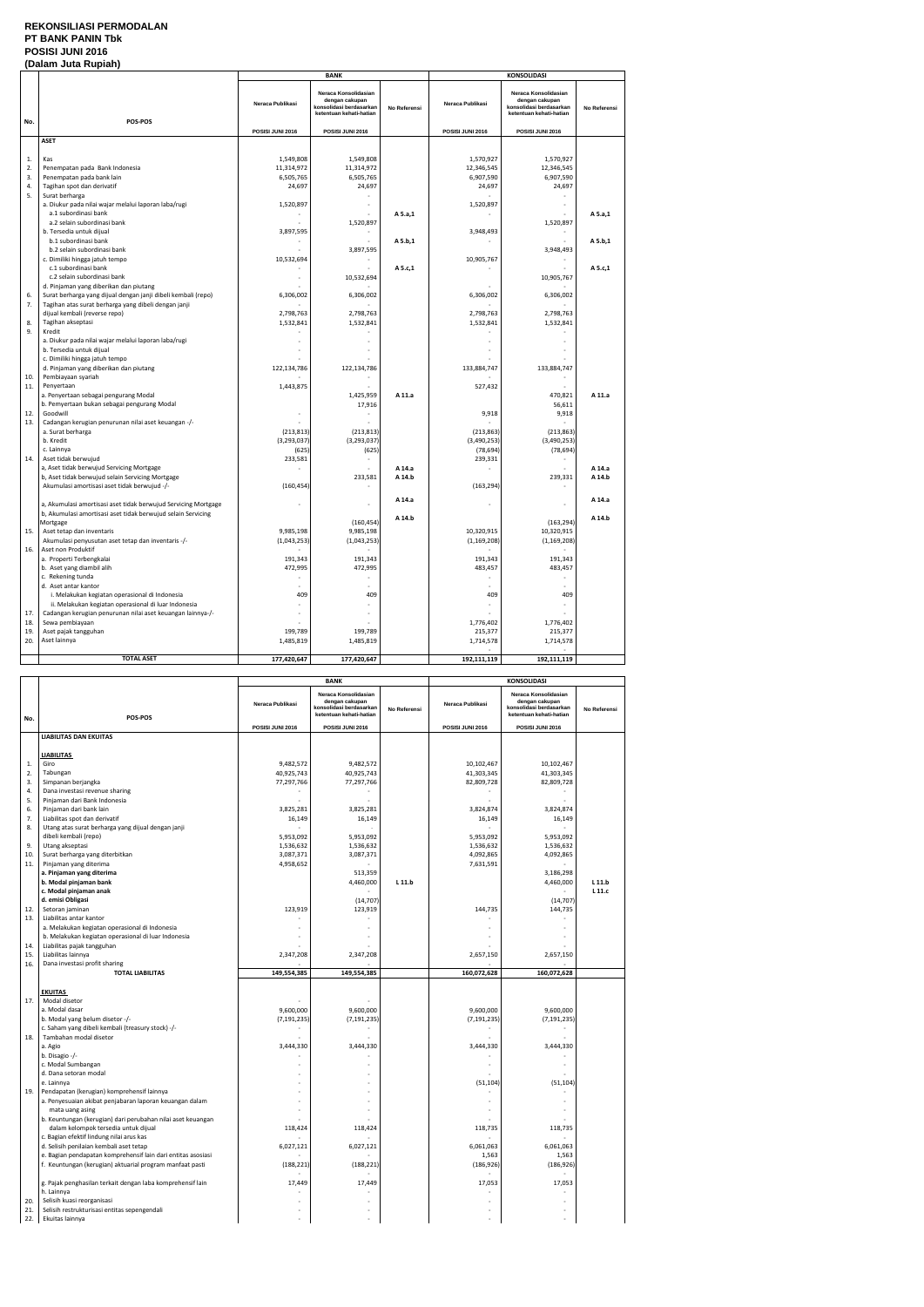#### **REKONSILIASI PERMODALAN PT BANK PANIN Tbk POSISI JUNI 2016 (Dalam Juta Rupiah)**

|     |                                        |                  | <b>BANK</b>                                                                                  |                     |                          | <b>KONSOLIDASI</b>                                                                           |              |
|-----|----------------------------------------|------------------|----------------------------------------------------------------------------------------------|---------------------|--------------------------|----------------------------------------------------------------------------------------------|--------------|
| No. | <b>POS-POS</b>                         | Neraca Publikasi | Neraca Konsolidasian<br>dengan cakupan<br>konsolidasi berdasarkan<br>ketentuan kehati-hatian | <b>No Referensi</b> | Neraca Publikasi         | Neraca Konsolidasian<br>dengan cakupan<br>konsolidasi berdasarkan<br>ketentuan kehati-hatian | No Referensi |
|     |                                        | POSISI JUNI 2016 | POSISI JUNI 2016                                                                             |                     | POSISI JUNI 2016         | POSISI JUNI 2016                                                                             |              |
| 23. | Cadangan                               | $\overline{a}$   |                                                                                              |                     | $\overline{\phantom{a}}$ | $\overline{\phantom{a}}$                                                                     |              |
|     | a. Cadangan umum                       | 14,874,886       | 14,874,886                                                                                   |                     | 14,142,080               | 14,142,080                                                                                   |              |
|     | b. Cadangan tujuan                     | 140,000          | 140,000                                                                                      |                     | 140,000                  | 140,000                                                                                      |              |
| 24. | Laba rugi                              |                  |                                                                                              |                     |                          |                                                                                              |              |
|     | a. Tahun-tahun lalu                    |                  |                                                                                              |                     | 2,340,037                | 2,340,037                                                                                    |              |
|     | b. Tahun berjalan                      | 1,023,508        | 1,023,508                                                                                    |                     | 1,099,175                | 1,099,175                                                                                    |              |
|     | TOTAL EKUITAS YANG DAPAT DIATRIBUSIKAN |                  |                                                                                              |                     |                          | $\overline{\phantom{a}}$                                                                     |              |
|     | <b>KEPADA PEMILIK</b>                  | 27,866,262       | 27,866,262                                                                                   |                     | 29,534,771               | 29,534,771                                                                                   |              |
|     |                                        |                  |                                                                                              |                     |                          |                                                                                              |              |
| 25. | Kepentingan non pengendali             |                  |                                                                                              |                     | 2,503,720                |                                                                                              |              |
|     | a. Kepentingan non pengendali Bank     |                  |                                                                                              |                     |                          | 561,667                                                                                      | L.25.a       |
|     | a. Kepentingan non pengendali non Bank |                  |                                                                                              |                     |                          | 1,942,053                                                                                    |              |
|     | <b>TOTAL EKUITAS</b>                   | 27,866,262       | 27,866,262                                                                                   |                     | 32,038,491               | 32,038,491                                                                                   |              |
|     |                                        |                  |                                                                                              |                     |                          |                                                                                              |              |
|     | TOTAL LIABILITAS DAN EKUITAS           | 177,420,647      | 177,420,647                                                                                  |                     | 192,111,119              | 192,111,119                                                                                  |              |

|     |                                                                                                                                                                                                                                                                                                                                                                                                                                                                                                                                                       |                                                                                                                                | <b>BANK</b>                                                                                                               |              | <b>KONSOLIDASI</b>                                                                                                             |                                                                                                                                       |              |
|-----|-------------------------------------------------------------------------------------------------------------------------------------------------------------------------------------------------------------------------------------------------------------------------------------------------------------------------------------------------------------------------------------------------------------------------------------------------------------------------------------------------------------------------------------------------------|--------------------------------------------------------------------------------------------------------------------------------|---------------------------------------------------------------------------------------------------------------------------|--------------|--------------------------------------------------------------------------------------------------------------------------------|---------------------------------------------------------------------------------------------------------------------------------------|--------------|
| No. | POS-POS                                                                                                                                                                                                                                                                                                                                                                                                                                                                                                                                               | Neraca Publikasi                                                                                                               | Neraca Konsolidasian<br>dengan cakupan<br>konsolidasi berdasarkan<br>ketentuan kehati-hatian                              | No Referensi | Neraca Publikasi                                                                                                               | Neraca Konsolidasian<br>dengan cakupan<br>konsolidasi berdasarkan<br>ketentuan kehati-hatian                                          | No Referensi |
|     |                                                                                                                                                                                                                                                                                                                                                                                                                                                                                                                                                       | POSISI JUNI 2016                                                                                                               | POSISI JUNI 2016                                                                                                          |              | POSISI JUNI 2016                                                                                                               | POSISI JUNI 2016                                                                                                                      |              |
| ı.  | <b>TAGIHAN KOMITMEN</b>                                                                                                                                                                                                                                                                                                                                                                                                                                                                                                                               |                                                                                                                                |                                                                                                                           |              |                                                                                                                                |                                                                                                                                       |              |
|     | 1. Fasilitas Pinjaman yang belum ditarik<br>a. Rupiah<br>b. Valuta asing<br>Posisi pembelian spot dan derivatif yang masih berjalan<br>2.<br>3. Lainnya                                                                                                                                                                                                                                                                                                                                                                                               | $\overline{\phantom{a}}$<br>3,262,741                                                                                          | 3,262,741                                                                                                                 |              | 3,262,741                                                                                                                      | 3,262,741                                                                                                                             |              |
| н.  | <b>KEWAJIBAN KOMITMEN</b>                                                                                                                                                                                                                                                                                                                                                                                                                                                                                                                             |                                                                                                                                |                                                                                                                           |              |                                                                                                                                |                                                                                                                                       |              |
|     | 1. Fasilitas Kredit Kepada Nasabah yang Belum Ditarik<br>a. BUMN<br>i. committed<br>- Rupiah<br>- Valuta asing<br>ii. Uncommitted<br>- Rupiah<br>- Valuta asing<br>b. Lainnya<br>i. committed<br>ii. Uncommitted<br>2. Fasilitas kredit kepada bank lain yang belum ditarik<br>a. committed<br>i. Rupiah<br>ii. Valuta asing<br>b. uncommitted<br>i. Rupiah<br>ii. Valuta asing<br>3. Irrevocable L/C yang masih berjalan<br>a. L/C luar negeri<br>b. L/C dalam negeri<br>4. Posisi penjualan spot dan derivatif yang masih berjalan<br>5.<br>Lainnya | 1,553,999<br>$\mathbf{1}$<br>300,000<br>1,853,750<br>24,878,271<br>2,339,000<br>23,942<br>÷<br>439,918<br>186,288<br>3,251,397 | 1,553,999<br>$\mathbf{1}$<br>300,000<br>1,853,750<br>24,878,271<br>2,339,000<br>23,942<br>439,918<br>186,288<br>3,251,397 |              | 1,553,999<br>1<br>300,000<br>1,853,750<br>24,795,717<br>2,628,757<br>23,942<br>L.<br>$\sim$<br>439,918<br>186,288<br>3,251,397 | 1,553,999<br>$\mathbf{1}$<br>300,000<br>1,853,750<br>24,795,717<br>2,628,757<br>ä,<br>23,942<br>439,918<br>186,288<br>3,251,397<br>÷. |              |
|     |                                                                                                                                                                                                                                                                                                                                                                                                                                                                                                                                                       |                                                                                                                                |                                                                                                                           |              |                                                                                                                                |                                                                                                                                       |              |
| Ш.  | <b>TAGIHAN KONTINJENSI</b>                                                                                                                                                                                                                                                                                                                                                                                                                                                                                                                            |                                                                                                                                |                                                                                                                           |              |                                                                                                                                |                                                                                                                                       |              |
|     | 1. Garansi yang diterima<br>a. Rupiah<br>b. Valuta Asing<br>2. Pendapatan Bunga dalam Penyelesaian<br>a. Bunga kredit yang diberikan<br>b. Bunga lainnya<br>3. Lainnya                                                                                                                                                                                                                                                                                                                                                                                | 688,481                                                                                                                        | 688,481                                                                                                                   |              | $\overline{\phantom{a}}$<br>688,798<br>ä,                                                                                      | ÷<br>688,798                                                                                                                          |              |
| IV. | <b>KEWAJIBAN KONTINJENSI</b>                                                                                                                                                                                                                                                                                                                                                                                                                                                                                                                          |                                                                                                                                |                                                                                                                           |              |                                                                                                                                |                                                                                                                                       |              |
|     | 1. Garansi yang Diterima<br>a. Rupiah<br>b. Valuta Asing<br>2. Lainnya                                                                                                                                                                                                                                                                                                                                                                                                                                                                                | 674,173<br>103,496<br>710,764                                                                                                  | 674,173<br>103,496<br>710,764                                                                                             |              | 674,173<br>103,496<br>710,764                                                                                                  | 674,173<br>103,496<br>710,764                                                                                                         |              |

|     |                                                                | <b>BANK</b>      |                                                                                              |              | <b>KONSOLIDASI</b> |                                                                                              |              |  |
|-----|----------------------------------------------------------------|------------------|----------------------------------------------------------------------------------------------|--------------|--------------------|----------------------------------------------------------------------------------------------|--------------|--|
|     |                                                                |                  |                                                                                              |              |                    |                                                                                              |              |  |
| No. | POS-POS                                                        | Neraca Publikasi | Neraca Konsolidasian<br>dengan cakupan<br>konsolidasi berdasarkan<br>ketentuan kehati-hatian | No Referensi | Neraca Publikasi   | Neraca Konsolidasian<br>dengan cakupan<br>konsolidasi berdasarkan<br>ketentuan kehati-hatian | No Referensi |  |
|     |                                                                | POSISI JUNI 2016 | POSISI JUNI 2016                                                                             |              | POSISI JUNI 2016   | POSISI JUNI 2016                                                                             |              |  |
|     | PENDAPATAN DAN BEBAN OPERASIONAL                               |                  |                                                                                              |              |                    |                                                                                              |              |  |
|     | A. Pendapatan dan Beban Bunga                                  |                  |                                                                                              |              |                    |                                                                                              |              |  |
| 1.  | Pendapatan Bunga                                               |                  |                                                                                              |              |                    |                                                                                              |              |  |
|     | a. Rupiah                                                      | 7,440,923        | 7,440,923                                                                                    |              | 8,291,930          | 8,291,930                                                                                    |              |  |
|     | b. Valuta Asing                                                | 311,988          | 311,988                                                                                      |              | 312,230            | 312,230                                                                                      |              |  |
| 2.  | <b>Beban Bunga</b>                                             |                  |                                                                                              |              |                    |                                                                                              |              |  |
|     | a. Rupiah                                                      | 4,012,630        | 4,012,630                                                                                    |              | 4,458,464          | 4,458,464                                                                                    |              |  |
|     | b. Valuta Asing                                                | 44,045           | 44,045                                                                                       |              | 44,045             | 44,045                                                                                       |              |  |
|     | Pendapatan (Beban) Bunga Bersih                                | 3,696,236        | 3,696,236                                                                                    |              | 4,101,651          | 4,101,651                                                                                    |              |  |
|     |                                                                |                  |                                                                                              |              |                    |                                                                                              |              |  |
|     | B. Pendapatan dan Beban Operasional selain Bunga               |                  |                                                                                              |              |                    |                                                                                              |              |  |
| 1.  | Pendapatan Operasional selain bunga                            | 672,511          | 672,511                                                                                      |              | 786,576            | 786,576                                                                                      |              |  |
|     | a. Peningkatan nilai wajar aset keuangan (mark to market)      |                  |                                                                                              |              |                    |                                                                                              |              |  |
|     | i. Surat berharga                                              | 77,781           | 77,781                                                                                       |              | 77,781             | 77,781                                                                                       |              |  |
|     | ii. Kredit                                                     |                  |                                                                                              |              |                    |                                                                                              |              |  |
|     | iii. Spot dan derivatif                                        | 12,531           | 12,531                                                                                       |              | 12,531             | 12,531                                                                                       |              |  |
|     | iv. Aset keuangan lainnya                                      |                  |                                                                                              |              |                    |                                                                                              |              |  |
|     |                                                                |                  |                                                                                              |              |                    |                                                                                              |              |  |
|     | b. Penurunan nilai wajar kewajiban keuangan (mark to market)   |                  |                                                                                              |              | ÷,                 |                                                                                              |              |  |
|     | c. Keuntungan penjualan aset keuangan                          |                  |                                                                                              |              |                    |                                                                                              |              |  |
|     | i. Surat berharga                                              | 112,514          | 112,514                                                                                      |              | 112,514            | 112,514                                                                                      |              |  |
|     | ii. Kredit                                                     |                  |                                                                                              |              | $\sim$             |                                                                                              |              |  |
|     | iii. Aset keuangan lainnya                                     |                  |                                                                                              |              |                    |                                                                                              |              |  |
|     | d. Keuntungan transaksi spot dan derivatif (realised)          | 32,913           | 32,913                                                                                       |              | 32,913             | 32,913                                                                                       |              |  |
|     | e. Keuntungan dari penyertaan dengan equity method             |                  |                                                                                              |              | 42,027             | 42,027                                                                                       |              |  |
|     | f. Dividen                                                     | 16,717           | 16,717                                                                                       |              | 13                 | 13                                                                                           |              |  |
|     | g. Komisi/provisi/fee dan administrasi                         | 186,133          | 186,133                                                                                      |              | 237,738            | 237,738                                                                                      |              |  |
|     | h. Pemulihan atas cadangan kerugian penurunan nilai            | 29,659           | 29,659                                                                                       |              | 39,543             | 39,543                                                                                       |              |  |
|     | i. Pendapatan lainnya                                          | 204,263          | 204,263                                                                                      |              | 231,516            | 231,516                                                                                      |              |  |
|     |                                                                |                  |                                                                                              |              |                    |                                                                                              |              |  |
| 2.  | Beban Operasional selain Bunga                                 | 3,020,673        | 3,020,673                                                                                    |              | 3,404,252          | 3,404,252                                                                                    |              |  |
|     | a. Penurunan nilai wajar aset keuangan (mark to market)        |                  |                                                                                              |              |                    |                                                                                              |              |  |
|     | i. Surat berharga                                              | 939              | 939                                                                                          |              | 939                | 939                                                                                          |              |  |
|     | ii. Kredit                                                     |                  |                                                                                              |              |                    |                                                                                              |              |  |
|     | iii. Spot dan derivatif                                        | 4,708            | 4,708                                                                                        |              | 4,708              | 4,708                                                                                        |              |  |
|     | iv. Aset keuangan lainnya                                      |                  |                                                                                              |              |                    |                                                                                              |              |  |
|     |                                                                |                  |                                                                                              |              |                    |                                                                                              |              |  |
|     | b. Peningkatan nilai wajar kewajiban keuangan (mark to market) |                  |                                                                                              |              | $\sim$             | ÷,                                                                                           |              |  |
|     | c. Kerugian penjualan aset keuangan                            |                  |                                                                                              |              |                    |                                                                                              |              |  |
|     | i. Surat berharga                                              | 574              | 574                                                                                          |              | 574                | 574                                                                                          |              |  |
|     | ii. Kredit                                                     |                  |                                                                                              |              |                    |                                                                                              |              |  |
|     | iii. Aset Keuangan Lainnya                                     |                  |                                                                                              |              |                    |                                                                                              |              |  |
|     | d. Kerugian transaksi spot dan derivatif (realised)            | 4,197            | 4,197                                                                                        |              | 4,197              | 4,197                                                                                        |              |  |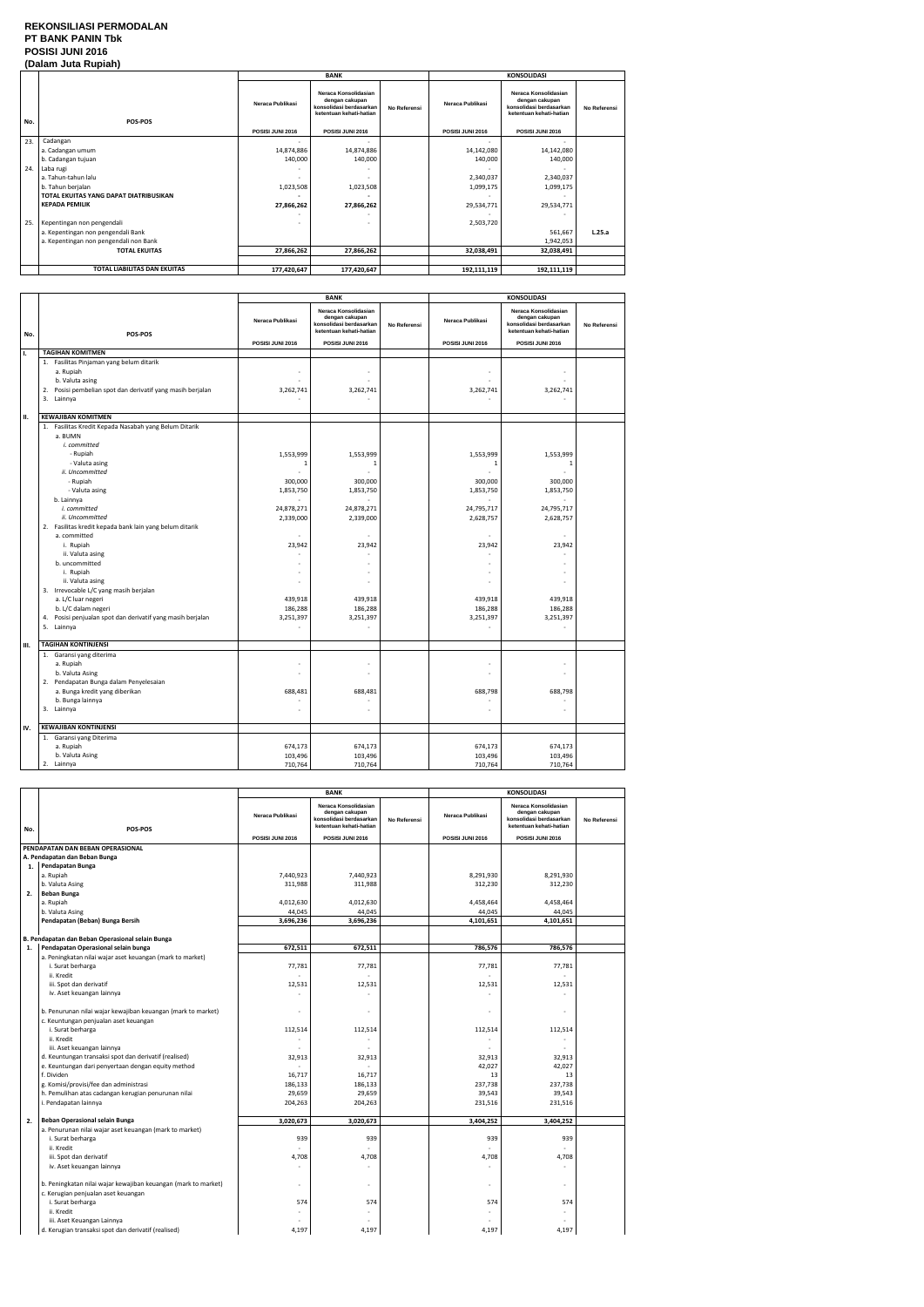#### **REKONSILIASI PERMODALAN PT BANK PANIN Tbk POSISI JUNI 2016 (Dalam Juta Rupiah)**

|     | IPUIUIII VULU ITUPIUII                                                                              |                         | <b>BANK</b>                                                                                  |              | <b>KONSOLIDASI</b>    |                                                                                              |              |
|-----|-----------------------------------------------------------------------------------------------------|-------------------------|----------------------------------------------------------------------------------------------|--------------|-----------------------|----------------------------------------------------------------------------------------------|--------------|
|     |                                                                                                     | Neraca Publikasi        | Neraca Konsolidasian<br>dengan cakupan<br>konsolidasi berdasarkan<br>ketentuan kehati-hatian | No Referensi | Neraca Publikasi      | Neraca Konsolidasian<br>dengan cakupan<br>konsolidasi berdasarkan<br>ketentuan kehati-hatian | No Referensi |
| No. | POS-POS                                                                                             | POSISI JUNI 2016        | POSISI JUNI 2016                                                                             |              | POSISI JUNI 2016      | POSISI JUNI 2016                                                                             |              |
|     | e. Kerugian penurunan nilai aset keuangan (impairment)                                              |                         |                                                                                              |              |                       |                                                                                              |              |
|     | i. Surat berharga                                                                                   |                         |                                                                                              |              |                       |                                                                                              |              |
|     | ii. Kredit                                                                                          | 870,402                 | 870,402                                                                                      |              | 966,088               | 966,088                                                                                      |              |
|     | iii. Pembiayaan syariah<br>iv. Aset keuangan lainnya                                                |                         |                                                                                              |              | 55,448                | 55,448                                                                                       |              |
|     | f. kerugian terkait risiko operasional                                                              | 84,335                  | 84,335                                                                                       |              | 84,335                | 84,335                                                                                       |              |
|     | g. Kerugian dari penyertaan dengan equity method                                                    |                         |                                                                                              |              |                       |                                                                                              |              |
|     | h. Komisi, provisi/fee dan administratif                                                            | 4,889                   | 4,889                                                                                        |              | 4,889                 | 4,889                                                                                        |              |
|     | i. Kerugian penurunan nilai aset lainnya (non keuangan)<br>j. Beban tenaga kerja                    | 115,500<br>748,000      | 115,500<br>748,000                                                                           |              | 116,701<br>871,426    | 116,701<br>871,426                                                                           |              |
|     | k. Beban promosi                                                                                    | 36,204                  | 36,204                                                                                       |              | 41,971                | 41,971                                                                                       |              |
|     | I. Beban lainnya                                                                                    | 1,150,925               | 1,150,925                                                                                    |              | 1,252,976             | 1,252,976                                                                                    |              |
|     | Pendapatan (Beban) Operasional selain Bunga Bersih                                                  | (2,348,162)             | (2,348,162)                                                                                  |              | (2,617,676)           | (2,617,676)                                                                                  |              |
|     | LABA (RUGI) OPERASIONAL                                                                             | 1,348,074               | 1,348,074                                                                                    |              | 1,483,975             | 1,483,975                                                                                    |              |
|     | PENDAPATAN DAN BEBAN NON OPERASIONAL                                                                |                         |                                                                                              |              |                       |                                                                                              |              |
| 1.  | Keuntungan (kerugian) penjualan aset tetap dan inventaris                                           | 190                     | 190                                                                                          |              | 361                   | 361                                                                                          |              |
| 2.  | Keuntungan (kerugian) penjabaran transaksi valuta asing                                             | (10, 574)               | (10, 574)                                                                                    |              | (13, 673)             | (13, 673)                                                                                    |              |
| 3.  | Pendapatan (beban) non operasional lainnya                                                          | 2,598                   | 2,598                                                                                        |              | 27,821                | 27,821                                                                                       |              |
|     | LABA (RUGI) NON OPERASIONAL                                                                         | (7, 786)                | (7, 786)                                                                                     |              | 14,509                | 14,509                                                                                       |              |
|     |                                                                                                     |                         |                                                                                              |              |                       |                                                                                              |              |
|     | LABA (RUGI) TAHUN BERJALAN SEBELUM PAJAK                                                            | 1,340,288               | 1,340,288                                                                                    |              | 1,498,484             | 1,498,484                                                                                    |              |
|     | Pajak penghasilan                                                                                   |                         |                                                                                              |              |                       |                                                                                              |              |
|     | a. Taksiran pajak tahun berjalan<br>b. Pendapatan (beban) pajak tangguhan                           | (305, 814)<br>(10, 966) | (305, 814)<br>(10, 966)                                                                      |              | (342, 340)<br>(8,891) | (342, 340)<br>(8,891)                                                                        |              |
|     |                                                                                                     |                         |                                                                                              |              |                       |                                                                                              |              |
|     | LABA (RUGI) TAHUN BERJALAN SETELAH PAJAK BERSIH                                                     | 1,023,508               | 1,023,508                                                                                    |              | 1,147,253             | 1,147,253                                                                                    |              |
|     | PENGHASILAN KOMPREHENSIF LAIN                                                                       |                         |                                                                                              |              |                       |                                                                                              |              |
|     | 1. Pos-pos yang tidak akan direklasifikasi ke laba rugi                                             |                         |                                                                                              |              |                       |                                                                                              |              |
|     | a. Keuntungan revaluasi aset tetap                                                                  |                         |                                                                                              |              |                       |                                                                                              |              |
|     | b. Keuntungan (kerugian) aktuarial program manfaat pasti                                            |                         |                                                                                              |              |                       |                                                                                              |              |
|     | c. Bagian pendapatan komprehensif lain dari entitas asosiasi                                        |                         |                                                                                              |              | (105)                 | (105)                                                                                        |              |
|     | d. Lainnya                                                                                          |                         |                                                                                              |              |                       |                                                                                              |              |
|     | e. Pajak penghasilan terkait pos-pos yang tidak akan direklasifikasi<br>ke laba rugi                |                         |                                                                                              |              |                       |                                                                                              |              |
|     | 2. Pos-pos yang akan direklasifikasi ke laba rugi                                                   |                         |                                                                                              |              |                       |                                                                                              |              |
|     | a. Penyesuaian akibat penjabaran laporan keuangan dalam mata                                        |                         |                                                                                              |              |                       |                                                                                              |              |
|     | uang asing                                                                                          |                         |                                                                                              |              |                       |                                                                                              |              |
|     | b. Keuntungan (kerugian) dari perubahan nilai aset keuangan<br>dalam kelompok tersedia untuk dijual | 111,890                 | 111,890                                                                                      |              | 113,262               |                                                                                              |              |
|     | c. Bagian efektif lindung nilai arus kas                                                            |                         |                                                                                              |              |                       | 113,262                                                                                      |              |
|     | d. Lainnya                                                                                          |                         |                                                                                              |              |                       |                                                                                              |              |
|     | e. Pajak penghasilan terkait pos-pos yang akan direklasifikasi ke                                   |                         |                                                                                              |              |                       |                                                                                              |              |
|     | laba rugi<br>PENGHASILAN KOMPREHENSIF LAIN TAHUN BERJALAN - NET PAJAK                               | (27, 973)               | (27, 973)                                                                                    |              | (28, 316)             | (28, 316)                                                                                    |              |
|     | PENGHASILAN TERKAIT                                                                                 | 83,917                  | 83,917                                                                                       |              | 84,841                | 84,841                                                                                       |              |
|     | TOTAL LABA KOMPREHENSIF TAHUN BERJALAN                                                              | 1,107,425               | 1,107,425                                                                                    |              | 1,232,094             | 1,232,094                                                                                    |              |
|     |                                                                                                     |                         |                                                                                              |              |                       |                                                                                              |              |
|     | Laba yang dapat diatribusikan kepada:                                                               |                         |                                                                                              |              |                       |                                                                                              |              |
|     | <b>PEMILIK</b><br>KEPENTINGAN NON PENGENDALI                                                        | 1,023,508               | 1,023,508                                                                                    |              | 1,099,175<br>48,078   | 1,099,175<br>48,078                                                                          |              |
|     | TOTAL LABA TAHUN BERJALAN                                                                           | 1,023,508               | 1,023,508                                                                                    |              | 1,147,253             | 1,147,253                                                                                    |              |
|     |                                                                                                     |                         |                                                                                              |              |                       |                                                                                              |              |
|     |                                                                                                     |                         |                                                                                              |              |                       |                                                                                              |              |
|     | Total Penghasilan Komprehensif yang dapat diatribusikan kepada:<br><b>PEMILIK</b>                   | 1,107,425               | 1,107,425                                                                                    |              | 1,183,581             | 1,183,581                                                                                    |              |
|     | KEPENTINGAN NON PENGENDALI                                                                          |                         |                                                                                              |              | 48,513                | 48,513                                                                                       |              |
|     | TOTAL PENGHASILAN KOMPREHENSIF TAHUN BERJALAN                                                       | 1,107,425               | 1,107,425                                                                                    |              | 1,232,094             | 1,232,094                                                                                    |              |
|     | TRANSFER LABA (RUGI) KE KANTOR PUSAT                                                                |                         |                                                                                              |              |                       |                                                                                              |              |
|     |                                                                                                     |                         |                                                                                              |              |                       |                                                                                              |              |
|     | <b>DIVIDEN</b>                                                                                      |                         |                                                                                              |              |                       |                                                                                              |              |
|     | LABA BERSIH PER SAHAM                                                                               | 42.49                   | 42.49                                                                                        |              | 45.63                 | 45.63                                                                                        |              |
|     |                                                                                                     |                         |                                                                                              |              |                       |                                                                                              |              |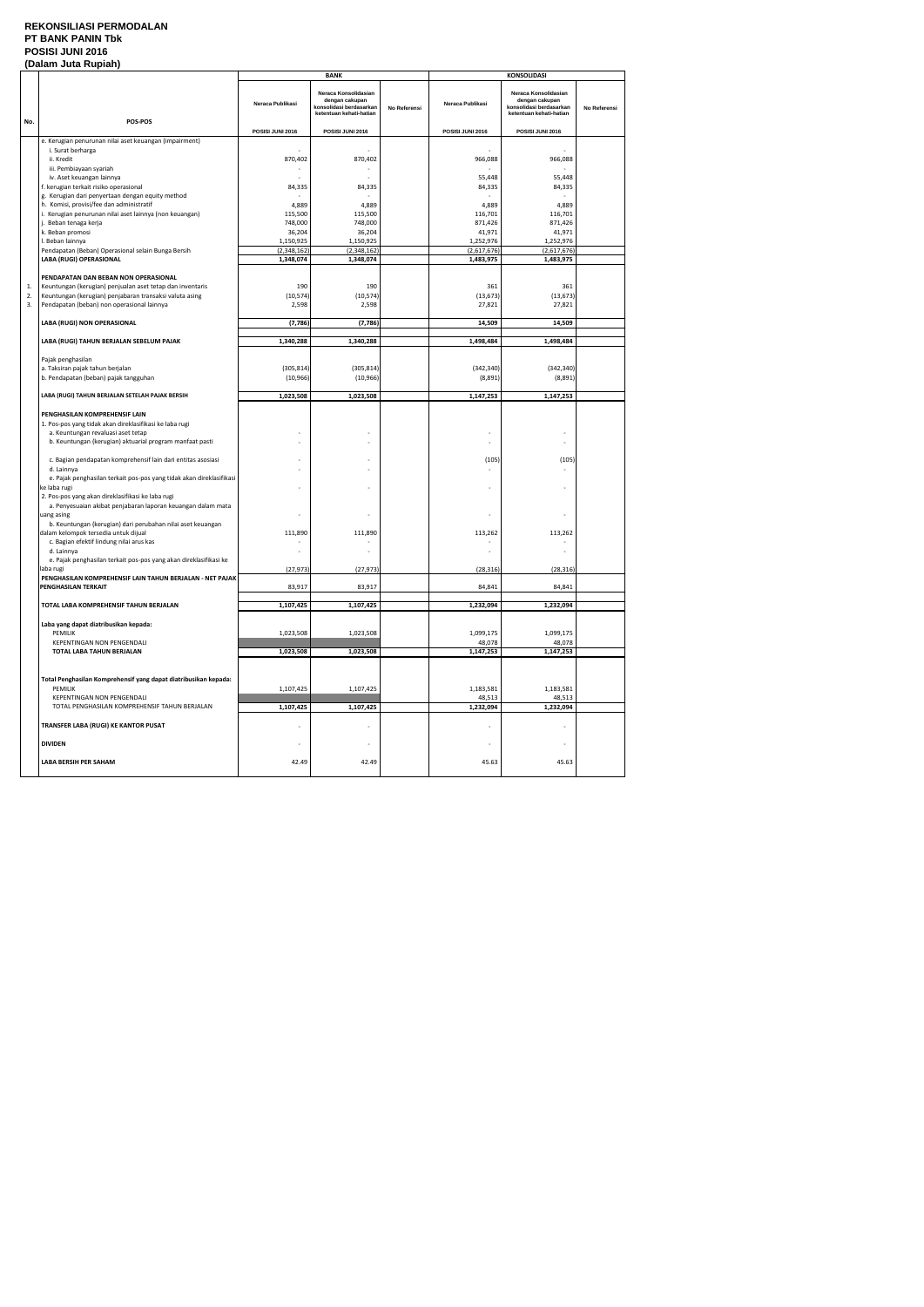## **PENGUNGKAPAN RINCIAN FITUR INSTRUMEN PERMODALAN PT BANK PANIN Tbk POSISI JUNI 2016 (Dalam Juta Rupiah)**

|                 | Saham                                                                                |                               |  |  |  |  |
|-----------------|--------------------------------------------------------------------------------------|-------------------------------|--|--|--|--|
| No              | Pertanyaan                                                                           | Jawaban                       |  |  |  |  |
| $\mathbf{1}$    | Penerbit                                                                             | PT Bank Panin Tbk.            |  |  |  |  |
| 2               | Nomor identifikasi                                                                   | 1 sd 24.087.645.998           |  |  |  |  |
| 3               | Hukum yang digunakan                                                                 | Hukum Indonesia               |  |  |  |  |
|                 | Perlakuan instrumen berdasarkan ketentuan KPMM                                       |                               |  |  |  |  |
| 4               | Pada saat masa transisi                                                              | N/A                           |  |  |  |  |
| 5               | Setelah masa transisi                                                                | CET1                          |  |  |  |  |
| 6               | Apakah instrumen eligible untuk Solo/Group atau Group dan Solo                       | Grup, Solo                    |  |  |  |  |
| $\overline{7}$  | Jenis instrumen                                                                      | Saham Biasa                   |  |  |  |  |
| 8               | Jumlah yang diakui dalam perhitungan KPMM                                            | 2,408,765                     |  |  |  |  |
| 9               | Nilai Par dari instrumen                                                             | 2,408,765                     |  |  |  |  |
| 10              | Klasifikasi akuntansi                                                                | Ekuitas                       |  |  |  |  |
| 11              | Tanggal penerbitan                                                                   | 29/12/1982                    |  |  |  |  |
| 12              | Tidak ada jatuh tempo (perpetual) atau dengan jatuh tempo                            | Perpetual                     |  |  |  |  |
| 13              | Tanggal jatuh tempo                                                                  | Tidak ada tanggal jatuh tempo |  |  |  |  |
| 14              | Eksekusi Call Option atas persetujuan pengawas Bank                                  | <b>Tidak</b>                  |  |  |  |  |
| 15              | Tanggal call option, jumlah penarikan dan persyaratan call option lainnya (bila ada) | N/A                           |  |  |  |  |
| 16              | Subsequent call option                                                               | N/A                           |  |  |  |  |
|                 | Kupon/deviden                                                                        |                               |  |  |  |  |
| 17              | Fixed atau floating                                                                  | Floating                      |  |  |  |  |
| 18              | Tingkat dari kupon rate atau index lain yang menjadi acuan                           | N/A                           |  |  |  |  |
| $\overline{19}$ | Ada atau tidaknya dividend stopper                                                   | Tidak                         |  |  |  |  |
| 20              | Fully discretionary; partial or mandatory                                            | <b>FD</b>                     |  |  |  |  |
| 21              | Apakah terdapat fitur step up atau insentif lain                                     | Tidak                         |  |  |  |  |
| 22              | Noncumulative atau cumulative                                                        | Noncumulative                 |  |  |  |  |
| 23              | Convertible atau non-convertible                                                     | Non Convertible               |  |  |  |  |
| 24              | Jika convertible, sebutkan trigger point-nya                                         | N/A                           |  |  |  |  |
| 25              | Jika convertible, apakah seluruh atau sebagian                                       | N/A                           |  |  |  |  |
| 26              | Jika dikonversi, bagaimana rate konversinya                                          | N/A                           |  |  |  |  |
| 27              | Jika dikonversi, apakah mandatory atau optional                                      | N/A                           |  |  |  |  |
| 28              | Jika dikonversi, sebutkan jenis instrumen konversinya                                | N/A                           |  |  |  |  |
| 29              | Jika dikonversi, sebutkan issuer of instrument it converts into                      | N/A                           |  |  |  |  |
| 30              | Fitur Write-down                                                                     | <b>Tidak</b>                  |  |  |  |  |
| $\overline{31}$ | Jika write-down, sebutkan trigger-nya                                                | N/A                           |  |  |  |  |
| 32              | Jika write-down, apakah penuh atau sebagian                                          | N/A                           |  |  |  |  |
| 33              | Jika write-down, permanent atau temporer                                             | N/A                           |  |  |  |  |
| $\overline{34}$ | Jika temporer write down, jelaskan mechanisme write-up                               | N/A                           |  |  |  |  |
| $\overline{35}$ | Hierarki instrumen pada saat likuidasi                                               | Urutan terakhir (Junior)      |  |  |  |  |
| 36              | Apakah transisi untuk fitur yang non-complaint                                       | Tidak                         |  |  |  |  |
| 37              | Jika Ya, jelaskan fitur non-complaint                                                | N/A                           |  |  |  |  |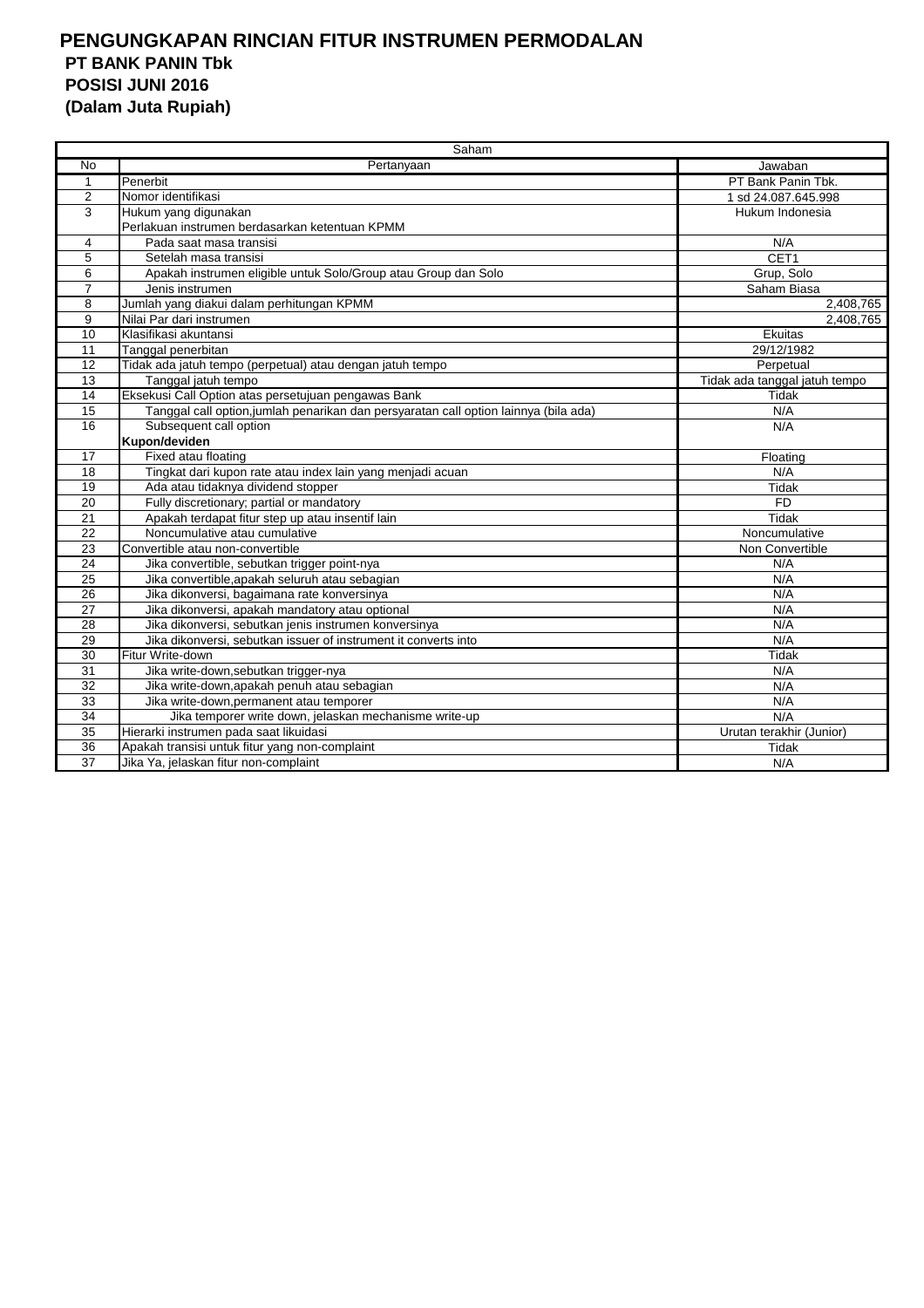## **PENGUNGKAPAN RINCIAN FITUR INSTRUMEN PERMODALAN PT BANK PANIN Tbk POSISI JUNI 2016 (Dalam Juta Rupiah)**

| Obligasi Subordinasi III |                                                                                      |                            |  |  |  |  |
|--------------------------|--------------------------------------------------------------------------------------|----------------------------|--|--|--|--|
| No                       | Pertanyaan                                                                           | Jawaban                    |  |  |  |  |
| 1                        | Penerbit                                                                             | PT Bank Panin Tbk.         |  |  |  |  |
| $\overline{2}$           | Nomor identifikasi                                                                   | IDA000046106               |  |  |  |  |
| 3                        | Hukum yang digunakan                                                                 | Hukum Indonesia            |  |  |  |  |
|                          | Perlakuan instrumen berdasarkan ketentuan KPMM                                       |                            |  |  |  |  |
| 4                        | Pada saat masa transisi                                                              | N/A                        |  |  |  |  |
| $\overline{5}$           | Setelah masa transisi                                                                | T <sub>2</sub>             |  |  |  |  |
| 6                        | Apakah instrumen eligible untuk Solo/Group atau Group dan Solo                       | Group, Solo                |  |  |  |  |
| $\overline{7}$           | Jenis instrumen                                                                      | Surat berharga subordinasi |  |  |  |  |
| 8                        | Jumlah yang diakui dalam perhitungan KPMM                                            | 697,000                    |  |  |  |  |
| 9                        | Nilai Par dari instrumen                                                             | $\overline{2,460,000}$     |  |  |  |  |
| 10                       | Klasifikasi akuntansi                                                                | Ekuitas                    |  |  |  |  |
| 11                       | Tanggal penerbitan                                                                   | 9/11/2010                  |  |  |  |  |
| 12                       | Tidak ada jatuh tempo (perpetual) atau dengan jatuh tempo                            | Dengan Jatuh Tempo         |  |  |  |  |
| 13                       | Tanggal jatuh tempo                                                                  | 9/11/2017                  |  |  |  |  |
| 14                       | Eksekusi Call Option atas persetujuan pengawas Bank                                  | Tidak                      |  |  |  |  |
| $\overline{15}$          | Tanggal call option, jumlah penarikan dan persyaratan call option lainnya (bila ada) | N/A                        |  |  |  |  |
| 16                       | Subsequent call option                                                               | N/A                        |  |  |  |  |
|                          | Kupon/deviden                                                                        |                            |  |  |  |  |
| 17                       | Fixed atau floating                                                                  | Fixed                      |  |  |  |  |
| 18                       | Tingkat dari kupon rate atau index lain yang menjadi acuan                           | 10.50 %                    |  |  |  |  |
| 19                       | Ada atau tidaknya dividend stopper                                                   | <b>Tidak</b>               |  |  |  |  |
| $\overline{20}$          | Fully discretionary; partial or mandatory                                            | Mandatory                  |  |  |  |  |
| 21                       | Apakah terdapat fitur step up atau insentif lain                                     | Tidak                      |  |  |  |  |
| 22                       | Noncumulative atau cumulative                                                        | Cumulative                 |  |  |  |  |
| 23                       | Convertible atau non-convertible                                                     | Non-convertible            |  |  |  |  |
| $\overline{24}$          | Jika convertible, sebutkan trigger point-nya                                         | N/A                        |  |  |  |  |
| 25                       | Jika convertible, apakah seluruh atau sebagian                                       | N/A                        |  |  |  |  |
| $\overline{26}$          | Jika dikonversi, bagaimana rate konversinya                                          | N/A                        |  |  |  |  |
| $\overline{27}$          | Jika dikonversi, apakah mandatory atau optional                                      | N/A                        |  |  |  |  |
| 28                       | Jika dikonversi, sebutkan jenis instrumen konversinya                                | N/A                        |  |  |  |  |
| 29                       | Jika dikonversi, sebutkan issuer of instrument it converts into                      | N/A                        |  |  |  |  |
| 30                       | Fitur Write-down                                                                     | Tidak                      |  |  |  |  |
| $\overline{31}$          | Jika write-down, sebutkan trigger-nya                                                | N/A                        |  |  |  |  |
| 32                       | Jika write-down, apakah penuh atau sebagian                                          | N/A                        |  |  |  |  |
| 33                       | Jika write-down, permanent atau temporer                                             | N/A                        |  |  |  |  |
| $\overline{34}$          | Jika temporer write down, jelaskan mechanisme write-up                               | N/A                        |  |  |  |  |
| 35                       | Hierarki instrumen pada saat likuidasi                                               | Junior/Subordinasi         |  |  |  |  |
| 36                       | Apakah transisi untuk fitur yang non-complaint                                       | Tidak                      |  |  |  |  |
| $\overline{37}$          | Jika Ya, jelaskan fitur non-complaint                                                | N/A                        |  |  |  |  |